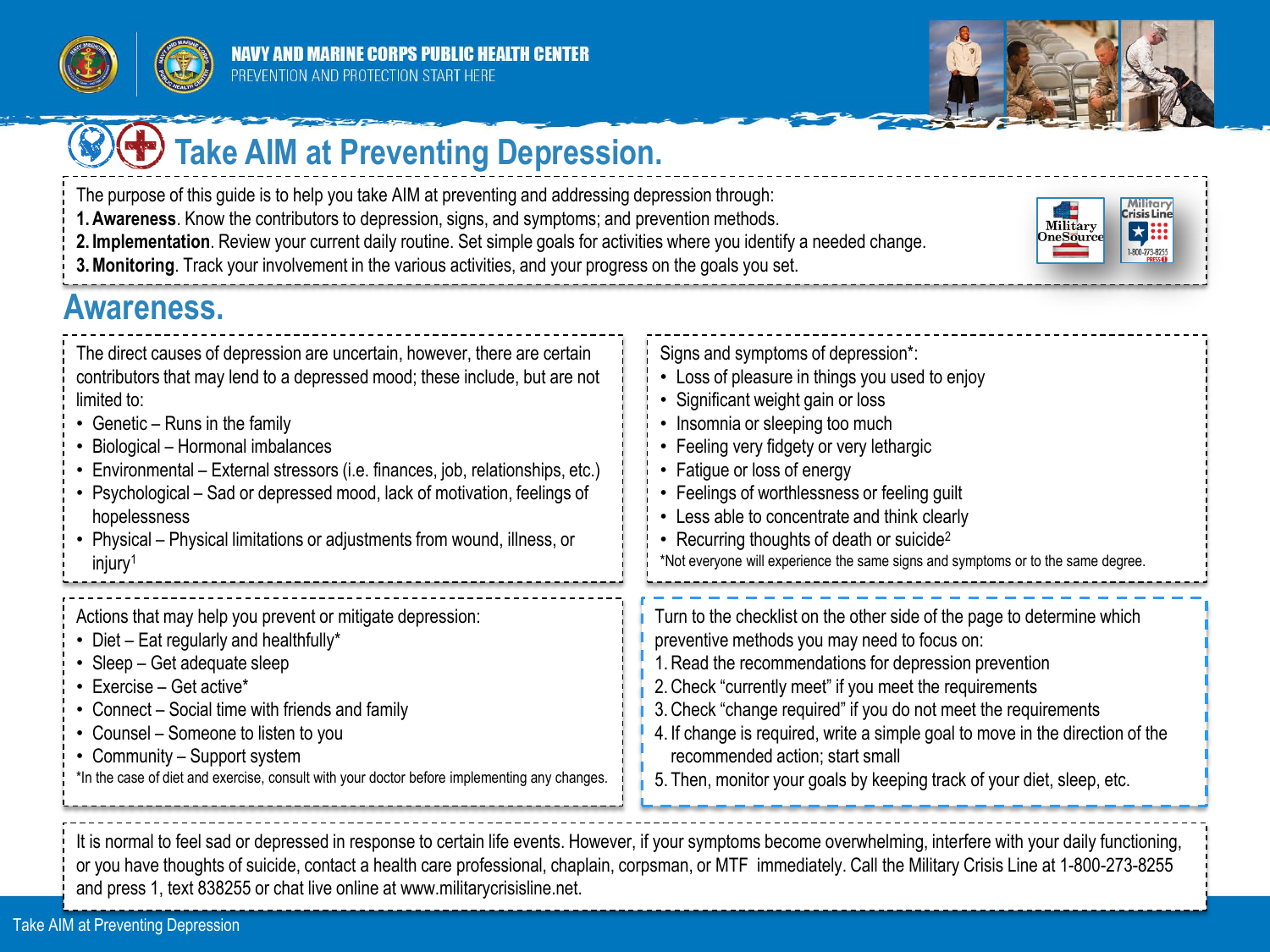



# **Implementation.**

| <b>Diet</b><br><b>Recommendations:</b><br>Balance calories with<br>physical activity; pay<br>attention to weight loss<br>or gain; consume fruits,<br>vegetables, whole grains,<br>fat-free and low-fat dairy<br>products, and seafood. <sup>1</sup><br>Target weight loss &<br>gain | <b>Sleep</b><br><b>Recommendations:</b><br>Adults generally require<br>7-8 hours of sleep per<br>night. Lack of sleep can<br>lead to poor mental and<br>physical health, and<br>impact healing and<br>recovery.<br>Target insomnia,<br>fatigue, & energy loss. | <b>Exercise</b><br><b>Recommendations:</b><br>Per week: 150 minutes of<br>moderate activity, 75<br>minutes of high-intensity<br>activity, or a mix of<br>moderate and high. <sup>3</sup><br>Target fatigue, energy<br>loss, & lethargy | <b>Connect</b><br><b>Recommendations:</b><br>Commit to surrounding<br>yourself with people who<br>are important to you.<br>Spend time socializing<br>and doing activities you<br>enjoy.<br><b>Target isolation &amp; loss</b><br>of pleasure | <b>Counsel</b><br><b>Recommendations:</b><br>Talk to someone you<br>trust, such as a chaplain<br>or counselor. Sharing<br>your concerns may help<br>lighten the load.<br><b>Target feelings of</b><br>worthlessness or<br>helplessness | <b>Community</b><br><b>Recommendations:</b><br>Join a social support<br>group in your military<br>community or local area;<br>also consider religious or<br>sports based groups.<br><b>Target isolation &amp; loss</b><br>of pleasure |
|-------------------------------------------------------------------------------------------------------------------------------------------------------------------------------------------------------------------------------------------------------------------------------------|----------------------------------------------------------------------------------------------------------------------------------------------------------------------------------------------------------------------------------------------------------------|----------------------------------------------------------------------------------------------------------------------------------------------------------------------------------------------------------------------------------------|----------------------------------------------------------------------------------------------------------------------------------------------------------------------------------------------------------------------------------------------|----------------------------------------------------------------------------------------------------------------------------------------------------------------------------------------------------------------------------------------|---------------------------------------------------------------------------------------------------------------------------------------------------------------------------------------------------------------------------------------|
| $\Box$ Currently meet                                                                                                                                                                                                                                                               | □Currently meet                                                                                                                                                                                                                                                | $\Box$ Currently meet                                                                                                                                                                                                                  | $\Box$ Currently meet                                                                                                                                                                                                                        | $\Box$ Currently meet                                                                                                                                                                                                                  | □Currently meet                                                                                                                                                                                                                       |
| □Change needed:                                                                                                                                                                                                                                                                     | □Change needed:                                                                                                                                                                                                                                                | □Change needed:                                                                                                                                                                                                                        | □Change needed:                                                                                                                                                                                                                              | □Change needed:                                                                                                                                                                                                                        | □Change needed:                                                                                                                                                                                                                       |

# **Monitoring.**

| Diet:<br>• Eat regularly and<br>healthfully<br>• Keep a diet log<br>• Consult with your<br>Doctor | Sleep:<br>Set a sleep schedule<br>Keep a sleep log<br>Consult with your<br>doctor if you have<br>sleep concerns | Exercise:<br>Consult your doctor<br>about starting an<br>exercise routine<br>Keep an exercise log | <b>Connect:</b><br>• Commit to meeting<br>and connecting with<br>friends and family at<br>least once per week;<br>in-person, over the | <b>Counsel:</b><br>Write down what<br>you're thinking<br>See a counselor or<br>chaplain you trust | <b>Community:</b><br>Actively participate in a<br>social support or<br>community group<br>Consult your care<br>team for specific |
|---------------------------------------------------------------------------------------------------|-----------------------------------------------------------------------------------------------------------------|---------------------------------------------------------------------------------------------------|---------------------------------------------------------------------------------------------------------------------------------------|---------------------------------------------------------------------------------------------------|----------------------------------------------------------------------------------------------------------------------------------|
| Resources:                                                                                        | <b>Resources:</b>                                                                                               | Resources:                                                                                        | phone, email, etc.                                                                                                                    | <b>Resources:</b>                                                                                 | support or activity                                                                                                              |
| Diet log                                                                                          | Sleep log                                                                                                       | Exercise log                                                                                      |                                                                                                                                       | Chaplain services                                                                                 | groups for you                                                                                                                   |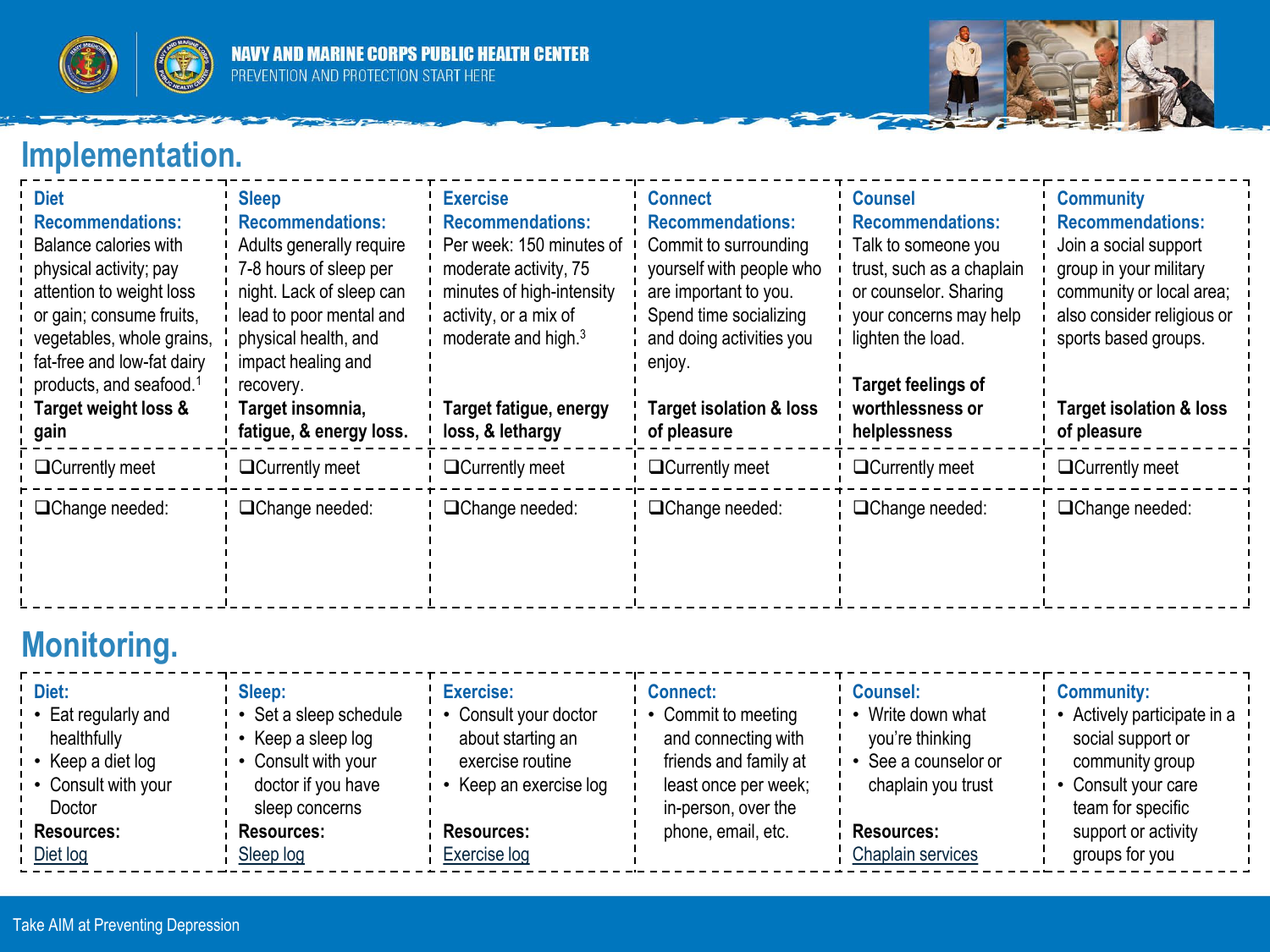



### **Exercise Log.**

<span id="page-2-0"></span>

| Date | <b>Type of exercise</b> | <b>Duration</b> | Intensity (Easy, medium,<br>hard) | <b>Notes</b> |
|------|-------------------------|-----------------|-----------------------------------|--------------|
|      |                         |                 |                                   |              |
|      |                         |                 |                                   |              |
|      |                         |                 |                                   |              |
|      |                         |                 |                                   |              |
|      |                         |                 |                                   |              |
|      |                         |                 |                                   |              |
|      |                         |                 |                                   |              |
|      |                         |                 |                                   |              |
|      |                         |                 |                                   |              |